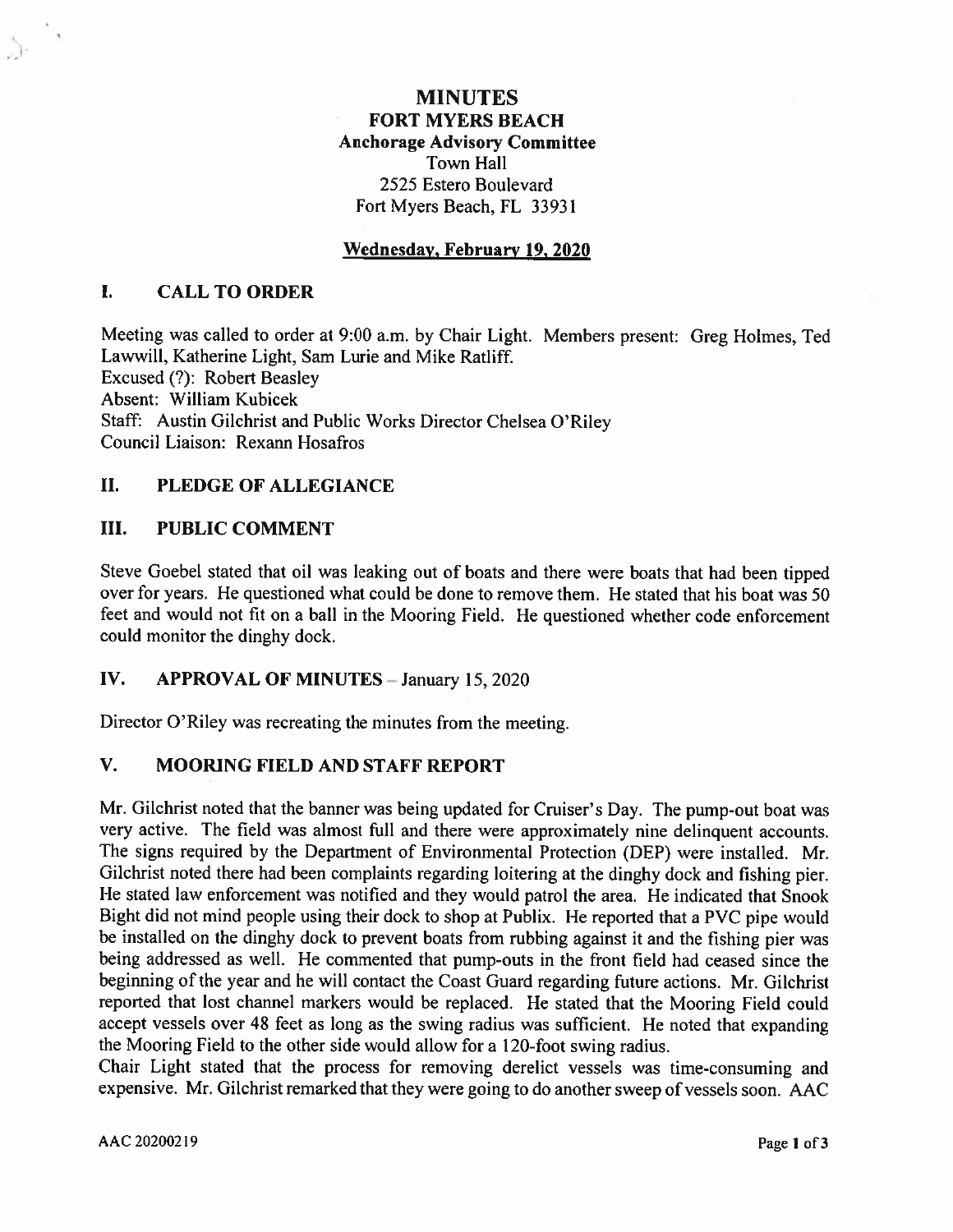Member Lawwill clarified that the tackles on the balls were sufficient to support larger boats. AAC Member Ratliff questioned whether a schematic for 50-foot boats was available at Matanzas. Mr. Gilchrist replied affirmatively. AAC Member Lurie commented that the Coast Guard would respond to oil leaks. Mr. Gilchrist noted that they experienced a diesel fuel sheen lately but it dissipated with the sun. He encouraged boaters to call him with reports of any leaks.

Director O'Riley reported that they discussed delinquent fees and security deposits with Matanzas Inn. She indicated that six-month contracts would be allowed if paid in full. She stated that the welcome packets were redesigned for consistency. Town Council approved the WCIND grant application and a grant application to provide a dinghy dock at Bayside Park. She discussed providing internet access as a pilot project. Discussion ensued and the majority decided not to pursue the project at present.

AAC Member Lawwill suggested that insurance requirements be added to the check-in system. Director O'Riley agreed and questioned whether anyone reviewed the links concerning online signup registration systems. AAC Member Holmes agreed they should research different systems. Chair Light suggested that people be handed a signed contract after registration. Director O'Riley explained the current process that sent the contract to the registrant days later. Liaison Hosafros suggested adding a disclaimer to the contract that it was not valid without a signature from a Town representative. Director O'Riley will investigate options.

Director O'Riley revealed that she was prohibited from sharing financial information with committees in the future. She indicated that she would request them monthly from the Finance Department. AAC Member Lawwill commented that it was an insult to the committee and they needed accurate expense data to do their job. Chair Light added that they needed financial information to oversee the Mooring Field as mandated by the State. Liaison Hosafros pointed out that Director O'Riley was no longer allowed to provide data, but the finance director might. Chair Light will meet with Director O'Riley after the meeting. AAC Member Lawwill remarked that he expected Finance to provide the information they previously received for years. Director O'Riley stated she would pass along any information she received.

## **VI. EXPANSION OF THE MOORING FIELD UPDATE**

Director O'Riley reported that the survey would occur sometime after April.

# **VII. UPLAND SERVICE PROVIDER UPDATE**

Director O'Riley stated that they identified potential sites for an upland service provider. AAC Member Ratliff questioned whether an upland service building was considered for Bayside Park. Liaison Hosafros reported that it was not addressed in the plan but there was still time to bring it up. She encouraged the AAC to contact Council Members. Director O'Riley discussed outstanding balances.

## **VIII. CRUISER'S APPRECIATION DAY - April 18, 2020**

AAC Member Lurie remarked that the menu and prices would remain the same as last year.

**MOTION:** AAC Member Lurie moved to provide all patrons, up to four people per boat, \$7.00 plus Council and staff who worked the event as was done in the past; second by AAC Member Lawwill.

AAC 20200219 **Page 2 of 3** 

• ..

y.